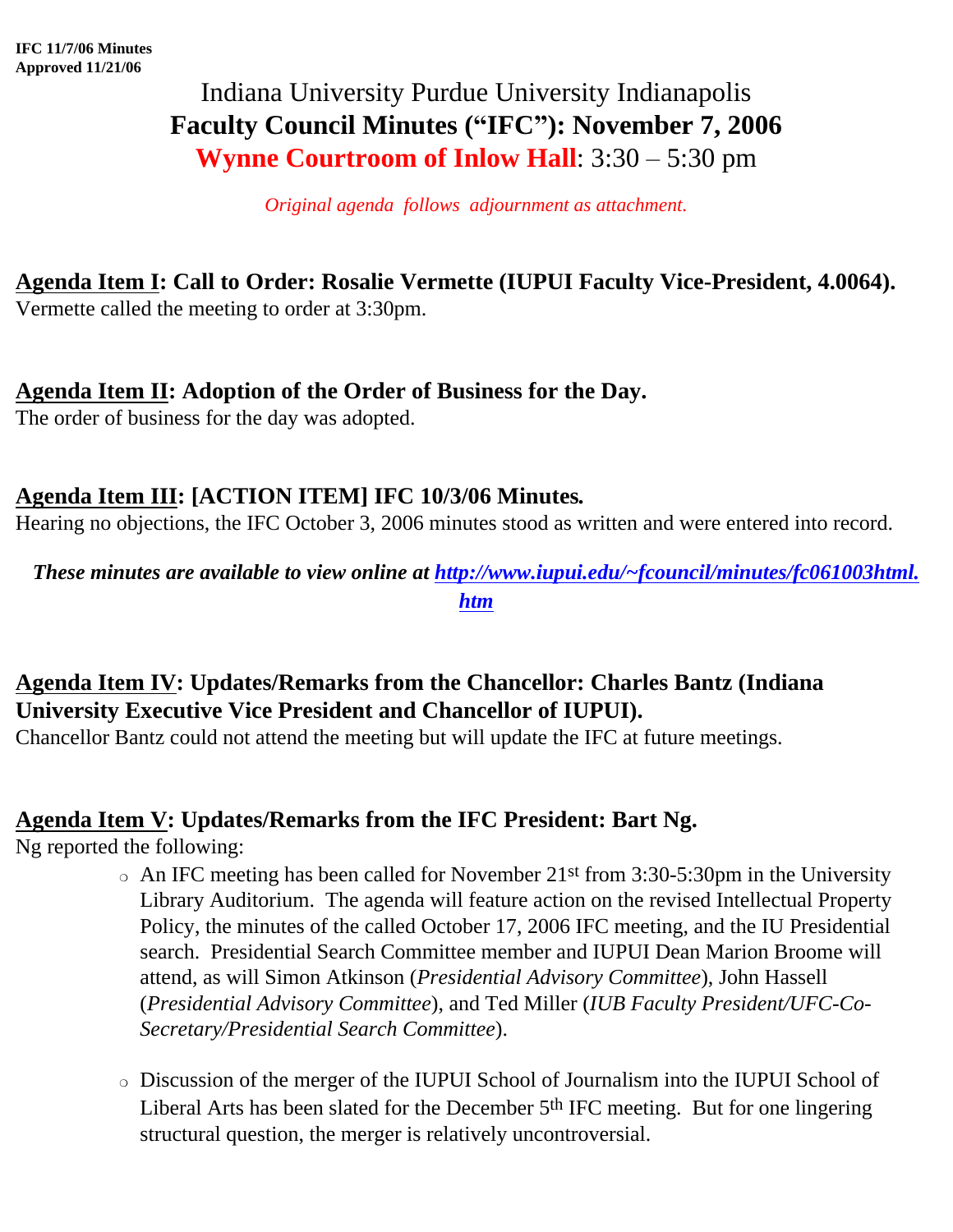- ❍ Referring to the proposed three-year review policy, Ng noted that Dean Uday Sukhatme is very committed to ensuring that Promotion & Tenure procedures are followed at every level. Ng hopes the IFC will support the Dean in his efforts.
- ❍ The Board of Trustees met Friday. Trustees are pleased with IUPUI's progress on their August charge to define General Education at IUPUI. The Trustees were especially interested in the work of IUPUI's Undergraduate Curriculum Committee and their forthcoming website explaining the status of General Education at IUPUI.
- ❍ Trustees approved a new Chancellor Review Policy on Friday, but did not approve the version drafted by the UFC. The primary differences between the UFC document—yielded by four years of work—and the approved policy are: review committees are to be half faculty versus a majority faculty; it is preferred but no required that faculty on said review committee are tenured; and if comments from faculty are to remain anonymous, a multiple choice survey form must be used. Ng and Ted Miller voiced their "strenuous objection" to the policy's passage. UFC is currently drafting a response to the Trustees. In response to faculty questions, Ng notes that he is researching whether or not Chancellor Charles Bantz's system-wide title and status preclude his review under the new policy.

# **Agenda Item VI: Question / Answer Period.**

No discussion.

# **Agenda Item VII: [FOURTH READING] Revised Intellectual Property Policy: Simon Atkinson (Chair – Research Affairs Committee, 8.0435, [satkinso@iupui.edu](mailto:satkinso@iupui.edu)).**

Atkinson gave the fourth reading of the revised Intellectual Property Policy *(the draft read is available to view at [http://www.indiana.edu/~ufc/docs/AY07/circulars/U5-2007.doc\)](http://www.indiana.edu/~ufc/docs/AY07/circulars/U5-2007.doc)*. Atkinson first explained the motivations for revision*:* to make a clear and readable policy for the creators of intellectual property; to review the revenue distribution scheme to make it more favorable to creators; and to address online course materials as intellectual property. He then explained a rewrite done over the summer to address the issue of software, which the revised policy would treat the same as other copyrightable materials except in the case of patentable features.

A few questions were raised about the draft linked above prior to the IFC meeting, so University Counsel is currently making further revisions. The intent of the policy (as linked above) is unlikely to change). Atkinson will share the newest draft as soon as it is available with an eye towards IFC action on November 21st.

**Agenda Item VIII: [FIRST READING] Three-Year Review Policy:** *Designee for* **Andre De Tienne (Chair – Faculty Affairs Committee, 4.2033, [adetienn@iupui.edu\)](mailto:adetienn@iupui.edu).**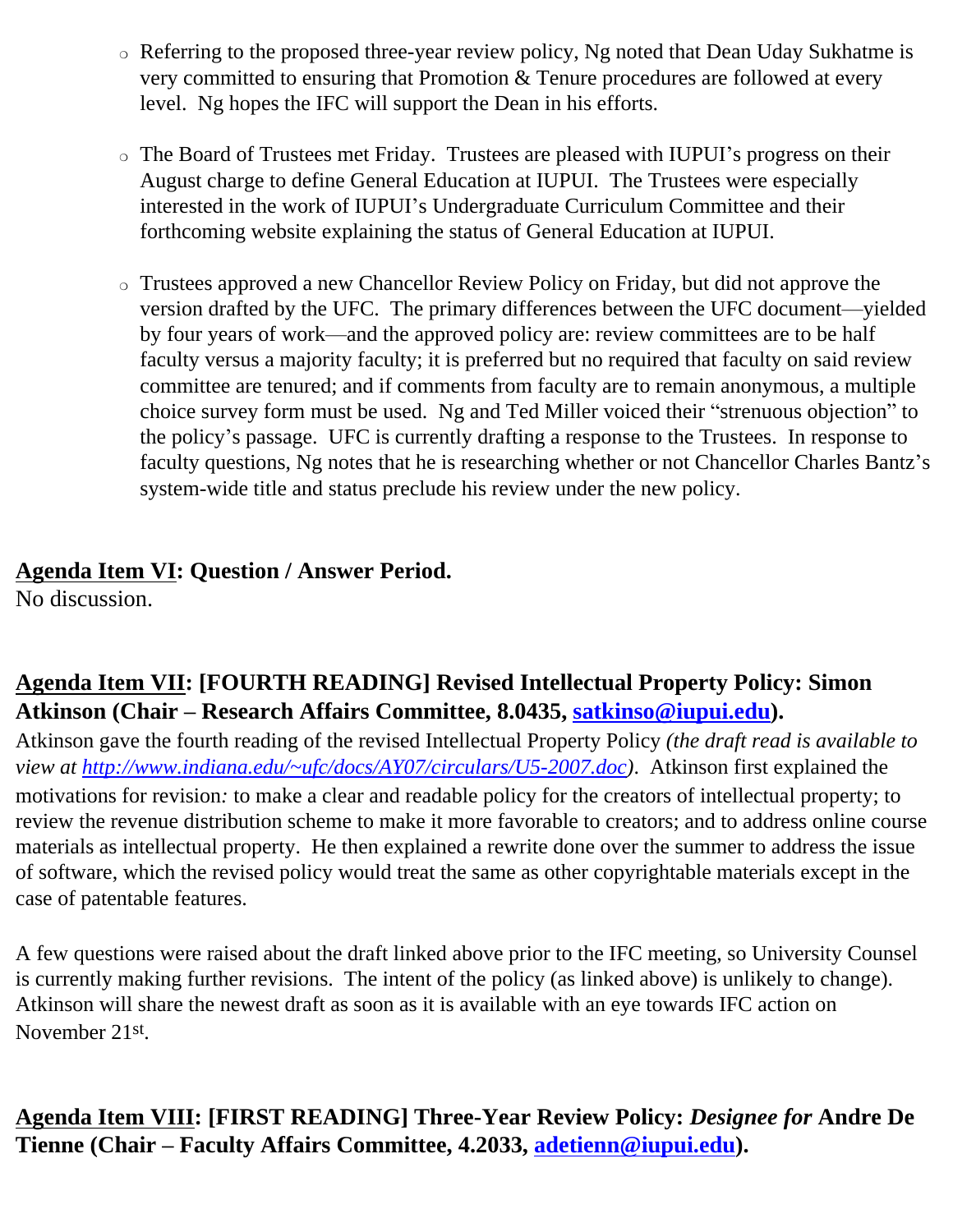Faculty Affairs Committee Member Jennifer Hehman *(for Chair Andre De Tienne)* gave a first reading of the proposed three-year review policy (below).

#### **"PROPOSED POLICY AND PROCEDURES FOR THREE-YEAR REVIEWS October 31, 2006**

#### **Background**

Three-year reviews were first instituted at IUPUI in the early 1990s. These comprehensive and cumulative reviews are conducted at the school level. **Their primary purpose is to provide a frank and formative assessment of each tenure-track faculty member's progress toward promotion and tenure near the mid-point of the probationary period of their academic career.** They are intended to be constructive in nature, with concrete suggestions on how to progress successfully toward promotion and tenure.

In 2006, for the first time, schools were asked to forward the three-year reviews to the Academic Affairs office, where they received an additional reading. Responses were written to the dean of each school on the comprehensiveness, frankness, and potential helpfulness of the review. To clarify and formalize this procedure, after consultation with the Deans and the Executive Committee of the IUPUI Faculty Council, the following policy has been formulated:

#### **Policy**

*During the spring semester of their third year at IUPUI, all tenure-track faculty members will undergo a comprehensive review at the school level of their cumulative progress toward promotion and tenure. This review will be forwarded to the Office of the Dean of the Faculties on or before the final day of spring-semester classes.*

#### **Implementation Procedures**

In order to be as informative and helpful as possible to faculty, three-year reviews should include the following:

1. an explicit statement that it is a three-year review which evaluates cumulative progress in all three areas (teaching **or performance**, research, and service) in relation to the department's norms (for example, how do the candidate's teaching evaluation scores relate to departmental norms on some key questions? how does the candidate's publication or performance record relate to the department's expectations for quality and quantity? what are the department's expectations for service for tenure-track faculty?);

- 2. a clear evaluative statement of progress toward promotion and tenure;
- 3. concrete suggestions for the candidate to progress successfully

4. if and when applicable, recommendations concerning course load**, performance,** number of course preparations per semester, or changes in **research or** service expectations in order to facilitate the faculty member's progress toward promotion and tenure

5. a current vita.

Since the primary purpose of the three-year review is to provide a frank evaluation of the faculty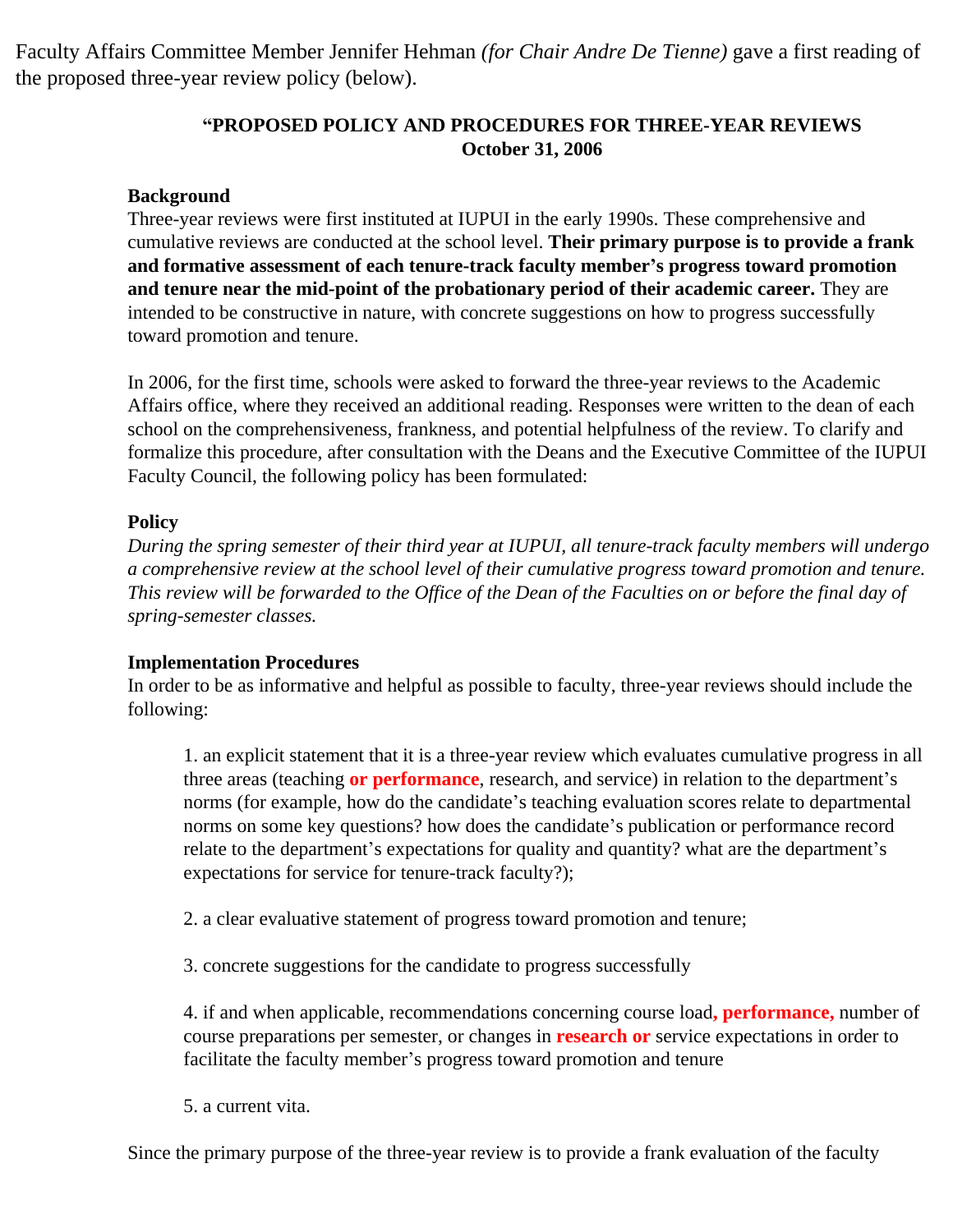member's progress toward promotion and tenure, and to make appropriate recommendations for successful progress, the primary audience for the three-year review is the faculty member. However, a secondary purpose of the reviews is to help deans and chairs have a clear sense of the cumulative progress of their tenure-track faculty, so that they may consider any recommended supports or changes in curricular assignments or service expectations in order to help these faculty members be as successful as possible. Therefore, the committee writing the reviews will need to keep all three audiences in mind: the faculty member (primarily), the chair, and the dean.

The reading by the Dean of the Faculties and the Associate Dean of the Faculties is to provide a campus-level response to the reviews conducted by the school-level promotion and tenure committee. A response to the reviews from each school will be sent to each faculty member as well as to the chair of the promotion and tenure committee of each school, with a copy to the dean, who will forward copies to the appropriate chairs.

It is important to note that the three-year reviews are not to be confused with or substituted **for the annual reviews in the third year** that are conducted within a department by the chair. While the annual reviews provide a department-level layer of support and evaluation, the more comprehensive review in the third year is intended to provide a school-level and campus-level layer of support for our tenure-track faculty colleagues, ensuring that they receive a fair, frank, and helpful evaluation to assist their progress toward tenure and promotion."

Hehman announced a minor revision: the addition of the word "performance" to each mention of "teaching;" performance—as opposed to teaching—is one of the three components for which librarians go up for promotion and tenure ("P&T"). She and policy author Associate Dean of the Faculties Sharon Hamilton then accepted suggestions for clarification and revision from Richard Meiss and Rick Ward.

IFC members then offered feedback and raised questions:

|           | Q:                                                                                           | Who will serve on the three-year review committee?                                                                                                        |  |
|-----------|----------------------------------------------------------------------------------------------|-----------------------------------------------------------------------------------------------------------------------------------------------------------|--|
| A:        | Except in the case of librarians (whose $P\&T$ structure is unique), the school-level $P\&T$ |                                                                                                                                                           |  |
|           |                                                                                              | committee will conduct the review.                                                                                                                        |  |
|           | $Q$ :                                                                                        | Will the timing of this policy's processes be effective? What if reappointment or                                                                         |  |
| non-      |                                                                                              |                                                                                                                                                           |  |
|           | reappointment is already underway?                                                           |                                                                                                                                                           |  |
|           | A:                                                                                           | The feedback from the IFC Executive Committee was that the three-year review                                                                              |  |
| should be |                                                                                              |                                                                                                                                                           |  |
|           |                                                                                              | divorced from the reappointment process, i.e. that this review should not be used to<br>make P&T or appointment decisions.                                |  |
| school    | $Q$ :                                                                                        | If the intent of this policy is to ensure that all Deans follow procedures, why are the                                                                   |  |
|           |                                                                                              | P&T committees made the primary contact between the faculty member and the Dean<br>of Faculties Office? Shouldn't the Deans remain primarily accountable? |  |
| making    | A:                                                                                           | This was proposed to address concerns about the reviews being used by Deans in                                                                            |  |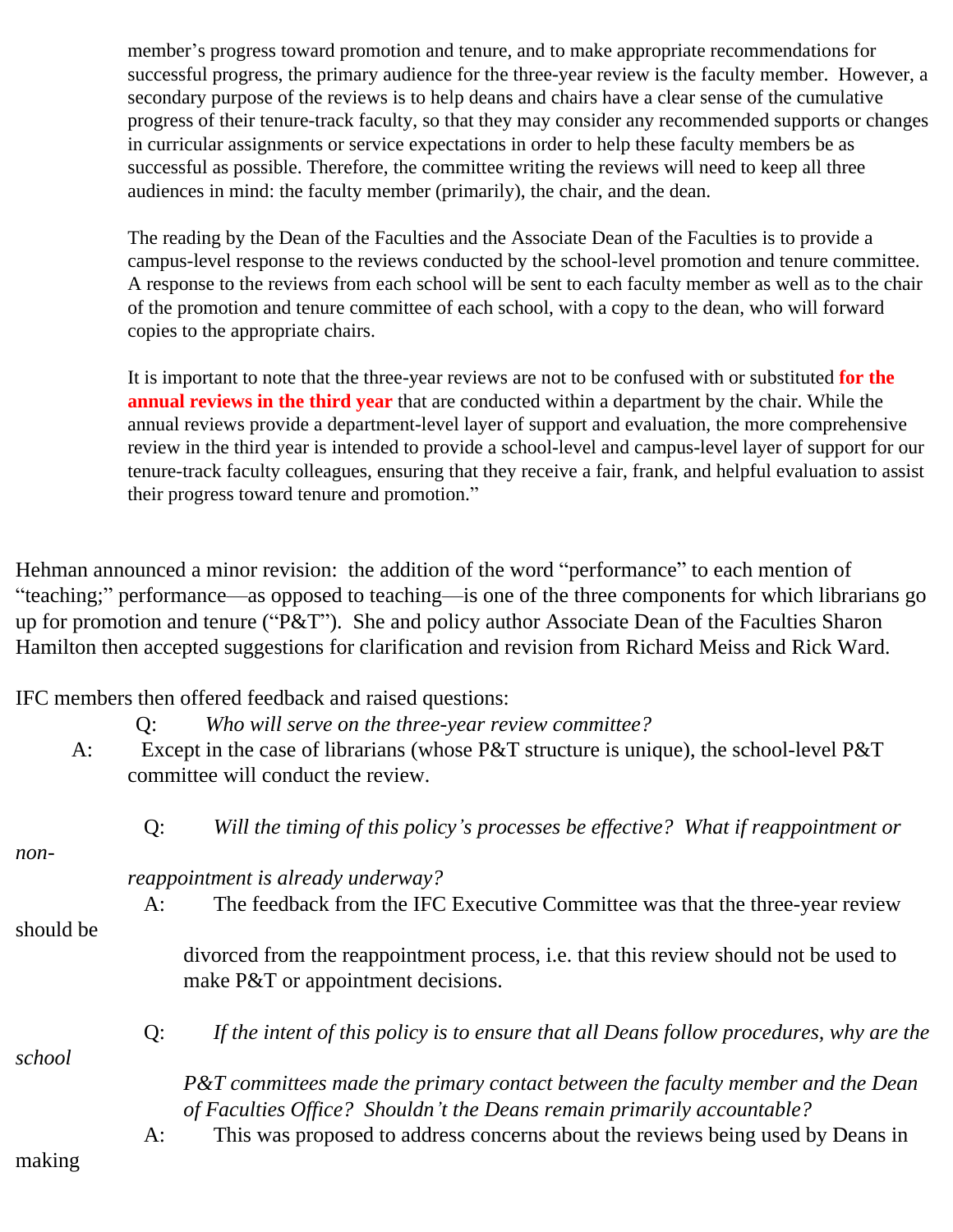certain decisions.

Q: *Is this policy necessary?*

A: The policy seeks not to create but to codify current practice to ensure fairness and adequate P&T mentorship. Hamilton, Faculty Grievance Advisory Panel Chair Giles Hoyt, IFC President Bart Ng, and other IFC members cited recent grievances arising from the surprising circumvention, ignorance, or misuse of P&T procedures and mentorship. This is, Hoyt noted, an important preventive measure. Subah Packer applauded the idea of the policy because of reasons listed above, but also suggested formal follow-up to the three-year review, scrutiny of cases in which a positive threeyear review is accompanied by an incongruently negative annual review in the third year. In response to related comments, Packer suggested that faculty use the discussion surrounding this policy as an opportunity to consider whether or not we are in a grant-getting equals tenure-granting climate, so to speak.

Referring to situations in the past in which three-year reviews were misused by an administrator, Jim Baldwin and Henry Karlson cautioned the policy authors and the IFC to be wary of whether or not this policy could devolve into a mini-tenure process.

In closing, Bill Schneider asked that this policy be put forward for action as an IFC policy as opposed to an administrative policy up for IFC endorsement. Others agreed. Vermette asked the FAC to work with Hamilton to revise the policy and return in December, at which time the IFC will formally act on the policy.

# **Agenda Item IX: Unfinished Business?**

No discussion.

# **Agenda Item X: New Business?**

Vice Chancellor for Student Life and Diversity Karen Whitney discussed the recent protest staged by the IUPUI Black Student Union ("BSU") in response to inequity on campus (as students, community members, and customers). She applauded the BSU for raising such important issues and urged the IFC to use this as a "teachable moment" and a time at which students, faculty, and staff of color should be engaged so that IUPUI can openly discuss and address institutional racism. Aside from inviting the BSU into its conversations—she congratulated the Faculty and Staff Councils for doing so—Whitney suggested that the Black Faculty & Staff Council be engaged by both groups as well. The success of all IUPUI students is the campus' priority and these issues must be addressed. Whitney's comments were echoed by Rick Ward, Vice President Vermette, and others. Although the BSU's leadership was unable to attend the IFC meeting, further invitations will be offered.

Following the meeting, Vice Chancellor Whitney sent the following e-mail:

"Dear IUPUI Family,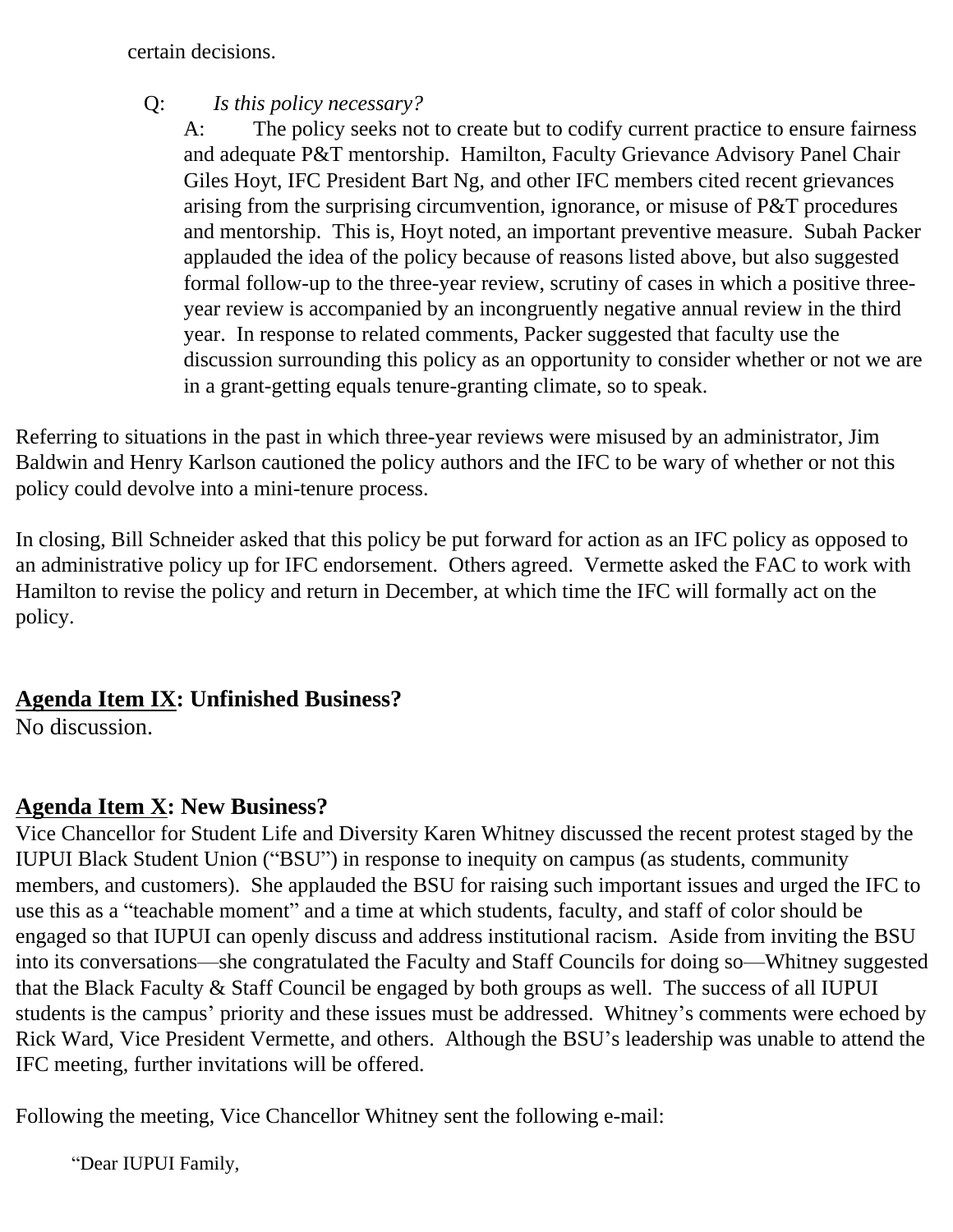Last week, I conducted two town hall meetings to share the current diversity mission and goals and to seek input from students, faculty and staff. While many issues of importance were raised, representatives of the Black Student Union provided testimony reflecting their dissatisfaction with the campus climate, communication between students and campus leadership, the number of faculty and administrators of color, inequities in the distribution of student fees, and a plea for cultural competency training for all university employees. Following the heartfelt and thoughtful testimony, the Black Student Union submitted a proposal articulating their concerns and expectations for change. I accepted the document and issued a response over the weekend.

The dialogue with the campus community is in its infancy and much remains to be accomplished. IUPUI remains committed to building a world class urban institution where exchanges of ideas are valued and all who work, learn, or visit the campus are treated with respect and with dignity. In the months to come, we will continue to gather information and feedback from the campus and the community to build an effective diversity plan. Conversations will continue on campus and in the community to learn more about our opportunities and our weaknesses. Everyone is encouraged to participate in this important effort. To assist communication, a website has been developed to highlight the planning process and providing opportunities for comment. An electronic newsletter will begin by the first of December to keep any and all campus partners involved.

Specific inquiries about the planning process can be directed to me, Diversity Officer (274-8990) [whitney@iupui.edu](mailto:whitney@iupui.edu) and if you become aware of acts of disrespect or discrimination, please report them immediately to the Affirmative Action Officer Lillian Charleston (274-2306) [lcharles@iupui.edu](mailto:lcharles@iupui.edu)

Since the students asked for a response by 8am Monday, many many emails went out from Thursday to Sunday to colleagues throughout the campus in order to develop an honest response to the students. As such many were involved but many were either unable to respond or were not able to be included. In order to honor the students' timeline we worked through the weekend and did the best we could to indicate faculty and staff who would convene groups of faculty, students and staff to address a particular item within a specific time frame. If in looking over the response specific faculty, staff, and students come to mind that you think should be involved please let me know right away and we will include them in the efforts.

#### **All documents regarding our efforts to plan and improve have been posted to the Diversity website: Diversity Planning & Improvement Site: <http://www.iupui.edu/diversity/planning/>**

Any other comments that would assist in our diversity planning and improvement efforts are appreciated."

### **Agenda Item XI: Adjournment.**

Vice President Vermette adjourned the meeting at 5:31pm.

**Minutes prepared by Faculty Council Coordinator, Molly Martin UN 403 / 274-2215 / Fax: 274-2970 / [fcouncil@iupui.edu](mailto:fcouncil@iupui.edu) /<http://www.iupui.edu/~fcouncil>**

**[Attachment for IFC 11-7-06 Minutes]**

**ATTACHMENTS NOT CONTAINED IN THESE MINUTES**